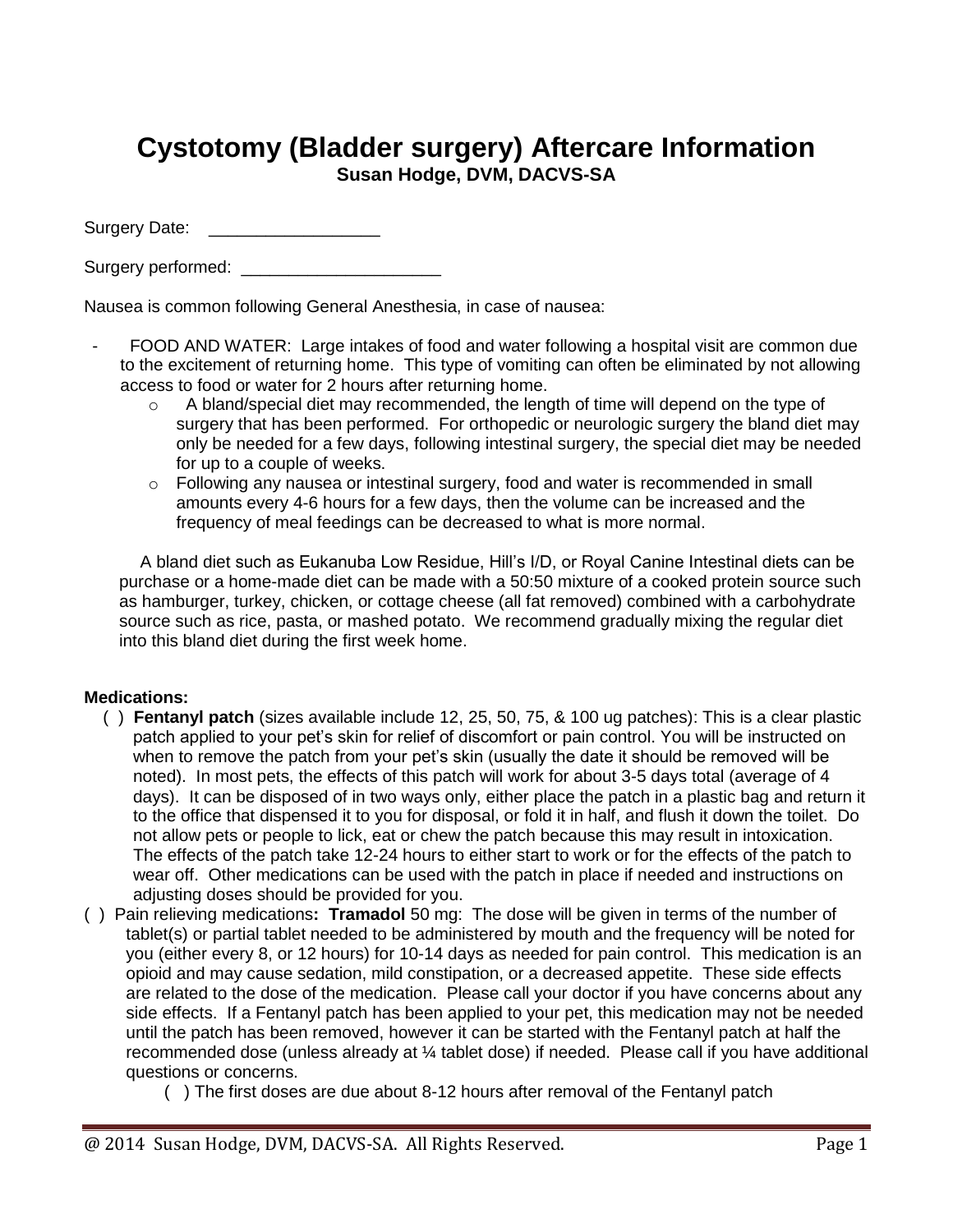OR () The time of the next dose that this medication is due will be noted on your discharge instructions (\_\_\_\_\_\_ am/pm).

- ( ) **Antacids** such as Pepcid AC (Famotidine) or Zantac (Ranitidine) may be recommended:The dose will be given in terms of the number of tablet(s) needed to be administered by mouth and the frequency will be noted for you (either every 12 or 24 hours) for 5-7 days. This is an acid reducing medication which can be purchased over-the-counter in any pharmacy, drug store, or grocery store. The time of the next dose that this medication is due will be noted on your discharge instructions (am/pm).
	- ( ) **Anti-vomiting** medications such as Metoclopramide (Reglan) or Cerenia (Maropitent): The dose will be given in terms of the number of tablet(s) needed to be administered by mouth and the frequency will be noted for you (either every 8, 12, or 24 hours) for 3-5 days. This is an antivomiting medication. The time of the next dose that this medication is due will be noted on your discharge instructions (am/pm).
- ( ) **Other: Antibiotics** may be administered if needed, depending on the case. The dose will be given in terms of the number of tablet(s)/capsule(s) needed to be administered by mouth and the frequency will be noted for you (either every 12 or 24 hours) for the appropriate number of days. Antibiotics would be used to prevent infection or treat contamination noted at the time of surgery. Any antibiotic may cause nausea, vomiting, or diarrhea. Most side effects can be minimized by administering the medication with food. The time of the next dose that this medication is due will be noted on your discharge instructions (am/pm).
- ( ) Other: Other medications may be added as deemed necessary.

**Exercise:** Limit activity for the next 3 weeks. Your pet should be kept in a crate, playpen, or confined to a small space at all times unless under direct supervision for the first 3 weeks. No jumping, running, or rough-housing with other pets or people. Unrestricted activity may result in more pain, break down of the abdominal incision, or other complications.

 ( ) Short walks are permitted on a leash only (10 minutes maximum). Do not leave your pet off the leash or unattended outside during the time of exercise restriction.

For Cats:

- ( ) Please do not let your pet outside during recovery.
- ( ) LITTER PAN Use shredded paper or Yesterdays News for litter for 14 days.

( ) STONE Analysis Results: The results from the submitted samples should return from the lab in about 4 weeks. Dr. Hodge will call you with these results, but please call if you have not heard from her in 30 days. We will call you with the results of the stone analysis return and then we will discuss consultation with your regular veterinarian for continued management. A copy of these results will be sent to your regular veterinarian after review.

( ) LAB /BIOPSY RESULTS: Results of the submitted samples should return in 5-7 days time. Dr. Hodge will call you with these results, but please call if you have not heard from her in 7 days. A copy of these results will be sent to your regular veterinarian after review.

**Incision:** Please check the incision for signs of problems including: redness, swelling, pain, discharge, opening, or loss of sutures/staples. Please call if any of these are noted. Do not allow your pet to lick at the incision. Please obtain an Elizabethan collar from us, your regular veterinarian, or a pet supply store to prevent licking at the incision. Other options to deter licking the incision include: application of bitter apple solution (purchased from a pet supply store) around the incision several times